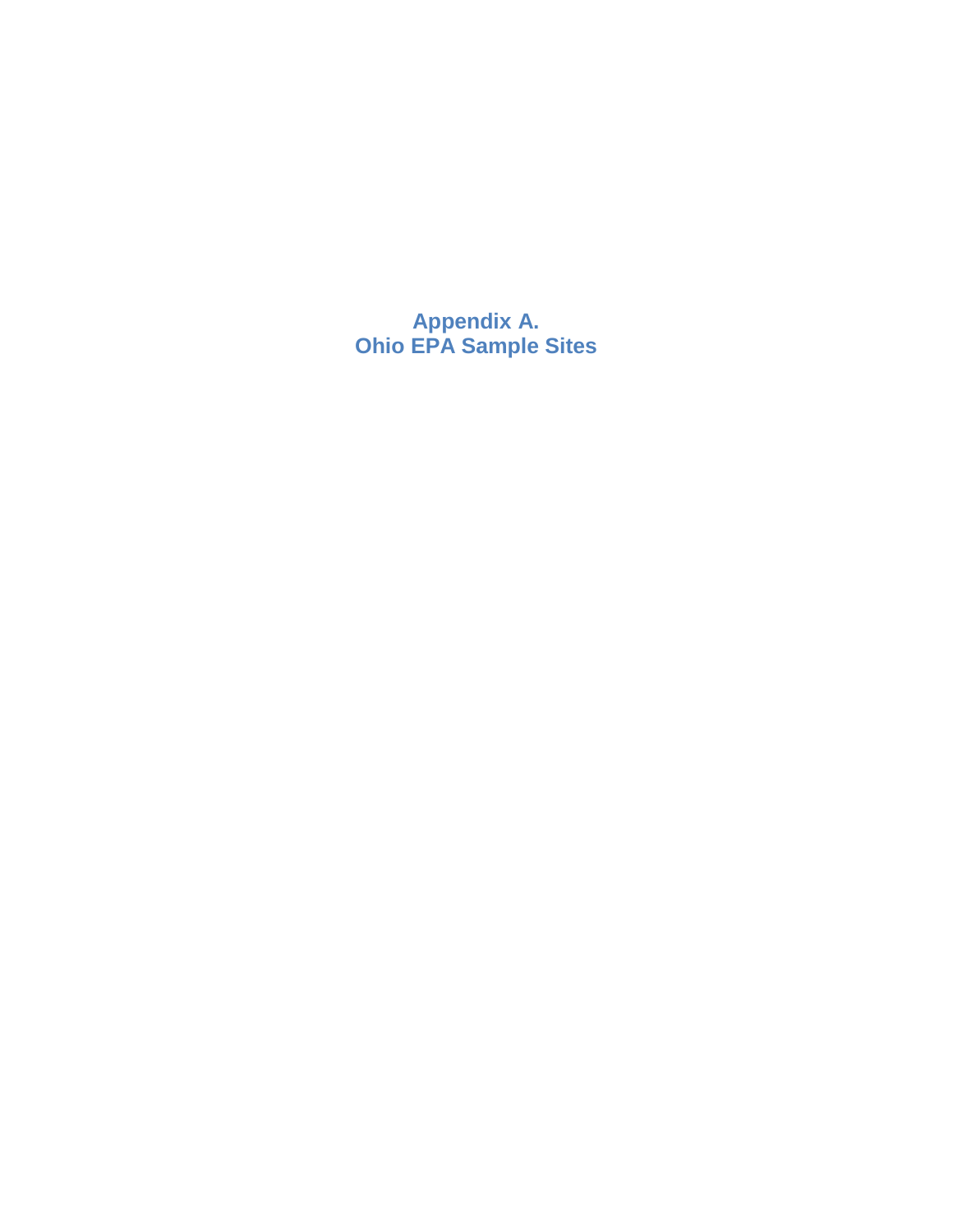## **Tables**

| Table A-2. Ohio EPA sample sites in the Maumee River (lower) tributaries HUC (04100009 09)A-4 |  |
|-----------------------------------------------------------------------------------------------|--|
|                                                                                               |  |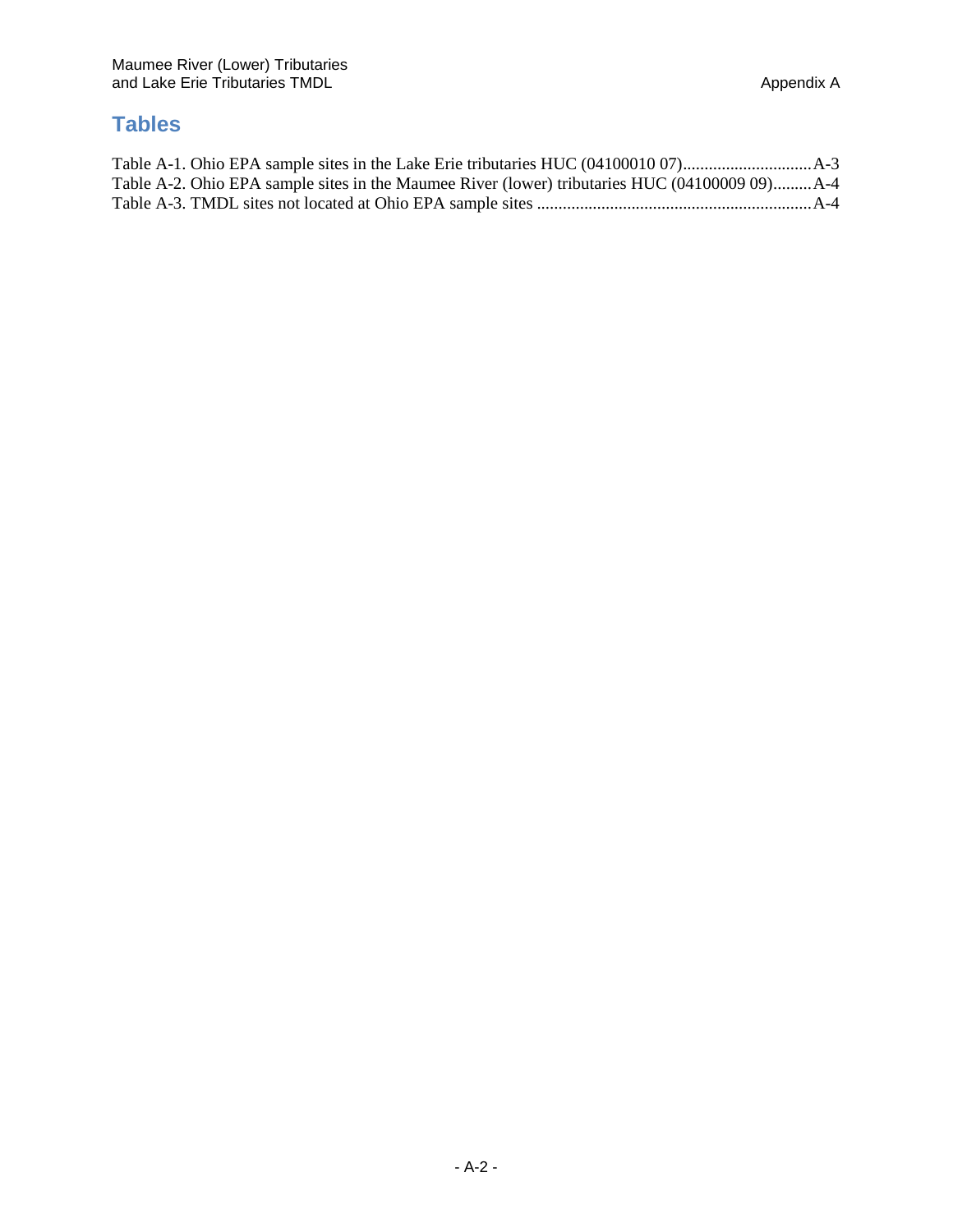**Table A-1. Ohio EPA sample sites in the Lake Erie tributaries HUC (04100010 07)**

|                                                         |           |             |                                 | <b>DA</b> |                   |            | <b>Recreation</b>  |  |
|---------------------------------------------------------|-----------|-------------|---------------------------------|-----------|-------------------|------------|--------------------|--|
| Waterbody                                               | <b>RM</b> | <b>Site</b> | <b>Name</b>                     | (sq. mi.) | <b>Size</b>       | <b>ALU</b> | <b>use</b>         |  |
| Turtle Creek and Frontal Lake Erie (HUC 04100010 07 01) |           |             |                                 |           |                   |            |                    |  |
| North Branch Turtle Creek                               | 3.00      | S03K06      | at Genoa Clay Center Road       | n/a       | Headwaters        | <b>WWH</b> | <b>PCR Class B</b> |  |
|                                                         | 0.80      | 201124      | at Opfer-Lentz Road             | 7.8       | Headwaters        |            |                    |  |
| South Branch Turtle Creek                               | 2.65      | S03K07      | at Moline Road                  | 10.6      | Headwaters        |            |                    |  |
| <b>Turtle Creek</b>                                     | 11.62     | S03K05      | at Nissen Road                  | 21.4      | Wading            |            |                    |  |
| Crane Creek and Frontal Lake Erie (HUC 04100010 07 02)  |           |             |                                 |           |                   |            |                    |  |
| <b>Ayers Creek</b>                                      | 0.60      | S03K04      | at Billman Road                 | n/a       | Headwaters        |            | <b>PCR Class B</b> |  |
|                                                         | 18.82     | S03P21      | at Hanley Road                  | 9.0       | <b>Headwaters</b> |            |                    |  |
| <b>Crane Creek</b>                                      | 15.38     | S03K02      | at Collins Road (Cherry Street) | 19.9      | Headwaters        |            |                    |  |
|                                                         | 8.83      | S03G21      | at Martin-Williston Road        | 34.0      | Wading            | <b>WWH</b> |                    |  |
|                                                         | 5.20      | S03K01      | at Elliston Road                | 42.0      | Wading            |            |                    |  |
| <b>Henry Creek</b>                                      | 3.73      | S03S65      | at Cummins Road                 | 5.5       | Headwaters        |            |                    |  |
|                                                         | 0.10      | 201118      | near mouth (Bradner Road)       | 7.8       | Headwaters        |            |                    |  |
| Cedar Creek and Frontal Lake Erie (HUC 04100010 07 03)  |           |             |                                 |           |                   |            |                    |  |
|                                                         | 20.77     | S03S34      | at Oregon Road                  | 12.1      | Headwaters        | <b>WWH</b> | <b>PCR Class B</b> |  |
|                                                         | 17.32     | S03S60      | at East Broadway Road           | 18.5      | Headwaters        |            |                    |  |
| <b>Cedar Creek</b>                                      | 14.50     | S03S46      | at Lemoyne Road                 | 23.2      | Wading            |            |                    |  |
|                                                         | 9.59      | S03S44      | at Billman Road                 | 38.6      | Wading            |            |                    |  |
|                                                         | 7.90      | S03G22      | at Wildacre Road                | n/a       | Wading            |            |                    |  |
|                                                         | 4.27      | S03S55      | at Yondota Road                 | 48.0      | Wading            |            |                    |  |
| Ditch to Cedar Creek                                    | 0.01      | S03G23      | adjacent to railroad            | n/a       | <b>Headwaters</b> |            |                    |  |
|                                                         | 7.00      | S03S68      | at East Broadway Road           | 8.2       | <b>Headwaters</b> |            |                    |  |
| Dry Creek                                               | 0.01      | S03S48      | at mouth                        | 13.8      | Headwaters        |            |                    |  |
| Wolf Creek (HUC 04100010 07 04)                         |           |             |                                 |           |                   |            |                    |  |
| Wolf Creek/Williams Ditch                               | 1.70      | 201144      | at Yondota Road                 | 7.6       | Headwaters        | <b>LRW</b> | <b>SCR</b>         |  |
| Berger Ditch (HUC 04100010 07 05)                       |           |             |                                 |           |                   |            |                    |  |
|                                                         | 6.30      | S03S50      | at Stadium Road                 | 2.7       | Headwaters        | <b>WWH</b> | <b>PCR Class B</b> |  |
| <b>Wolf Creek</b>                                       | 2.70      | 201111      | upstream of Curtice Road        | 7.8       | <b>Headwaters</b> |            |                    |  |
| Otter Creek and Frontal Lake Erie (HUC 04100010 07 06)  |           |             |                                 |           |                   |            |                    |  |
|                                                         | 5.92      | S03P12      | at Oakdale Avenue               | 2.8       | Headwaters        | MWH-C      | <b>PCR Class C</b> |  |
|                                                         | 2.95      | S03P08      | at Consaul Road                 | 5.9       | Headwaters        |            |                    |  |
| <b>Otter Creek</b>                                      | 2.13      | S03P04      | at Millard Avenue               | 6.6       | Headwaters        |            | <b>PCR Class B</b> |  |
|                                                         | 0.40      | S03S25      | adjacent to CSX Road            | 7.4       | Headwaters        |            |                    |  |

Notes

ALU = designated aquatic life use; DA = drainage area; HUC = hydrologic unit code; MWH-C = modified warmwater habitat due to channelization; n/a = not available; PCR = primary contact recreation; RM = river mile; SCR = secondary contact recreation; WWH = warmwater habitat.